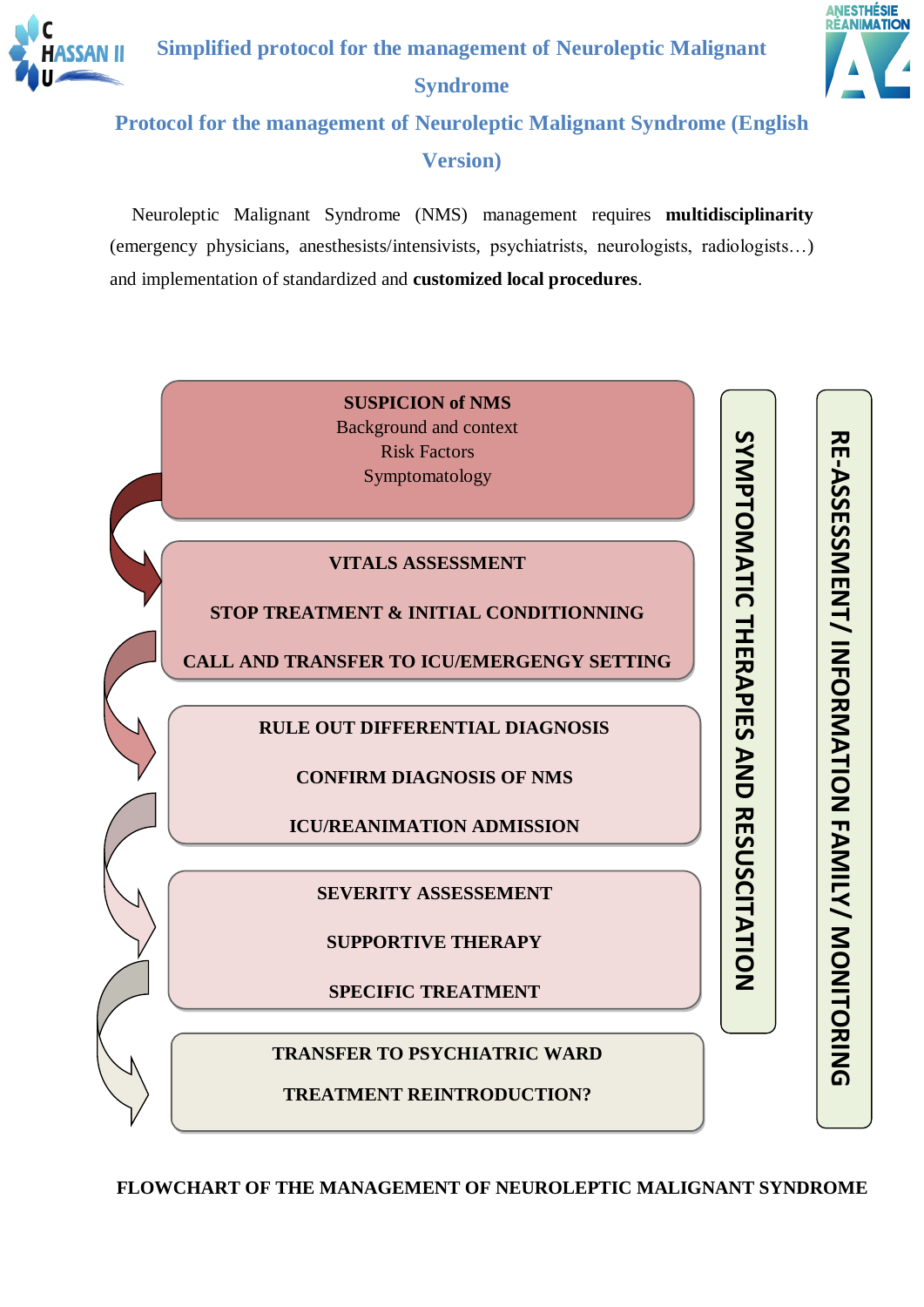



#### **SUSPICION OF NMS**

#### **CHECK FOR RISK FACTORS?**

| <b>RISK FACTORS</b>   |                                  |  |  |  |
|-----------------------|----------------------------------|--|--|--|
|                       | Initial stages of treatment      |  |  |  |
|                       | Changing doses                   |  |  |  |
| PHARMACOLOGICAL       | High doses of NL                 |  |  |  |
|                       | Parenteral route (IV or IM)      |  |  |  |
| <b>TREATMENT</b>      | Poly medication                  |  |  |  |
|                       | Antipsychotic treatment          |  |  |  |
|                       | <b>Combinations of Molecules</b> |  |  |  |
|                       | Physical contention              |  |  |  |
| <b>ENVIRONEMENTAL</b> | Dehydration                      |  |  |  |
|                       | High room temperature            |  |  |  |
| <b>DEMOGRAPHICS</b>   | Age                              |  |  |  |
|                       | Co morbidities                   |  |  |  |
| <b>GENETICS</b>       | Personal history of NMS          |  |  |  |
|                       | Familial history of catatonia    |  |  |  |

#### **WHAT TREATMENTS ARE INVOLVED?** (NON-EXHAUSTIVE LISTS)

- First generation anti-psychotics: chlorpromazine, fluphenazine, haloperidol, paliperidone, perphenazine, thioridazine....
- Second generation anti-psychotics: aripiprazole, clozapine, olanzapine, quetiapine, risperidone, and ziprasidone....
- Any drug that interferes with dopaminergic transmission: antiemetics (domperidone, metoclopramide....).....
- Abrupt discontinuation of dopaminergic agonists (L-Dopa...)

#### **IS CLINICAL PRESENTATION SUGGESTIVE ?**

- Hyperthermia
- Muscular rigidity
- Dysautonomia
- Mental status impairment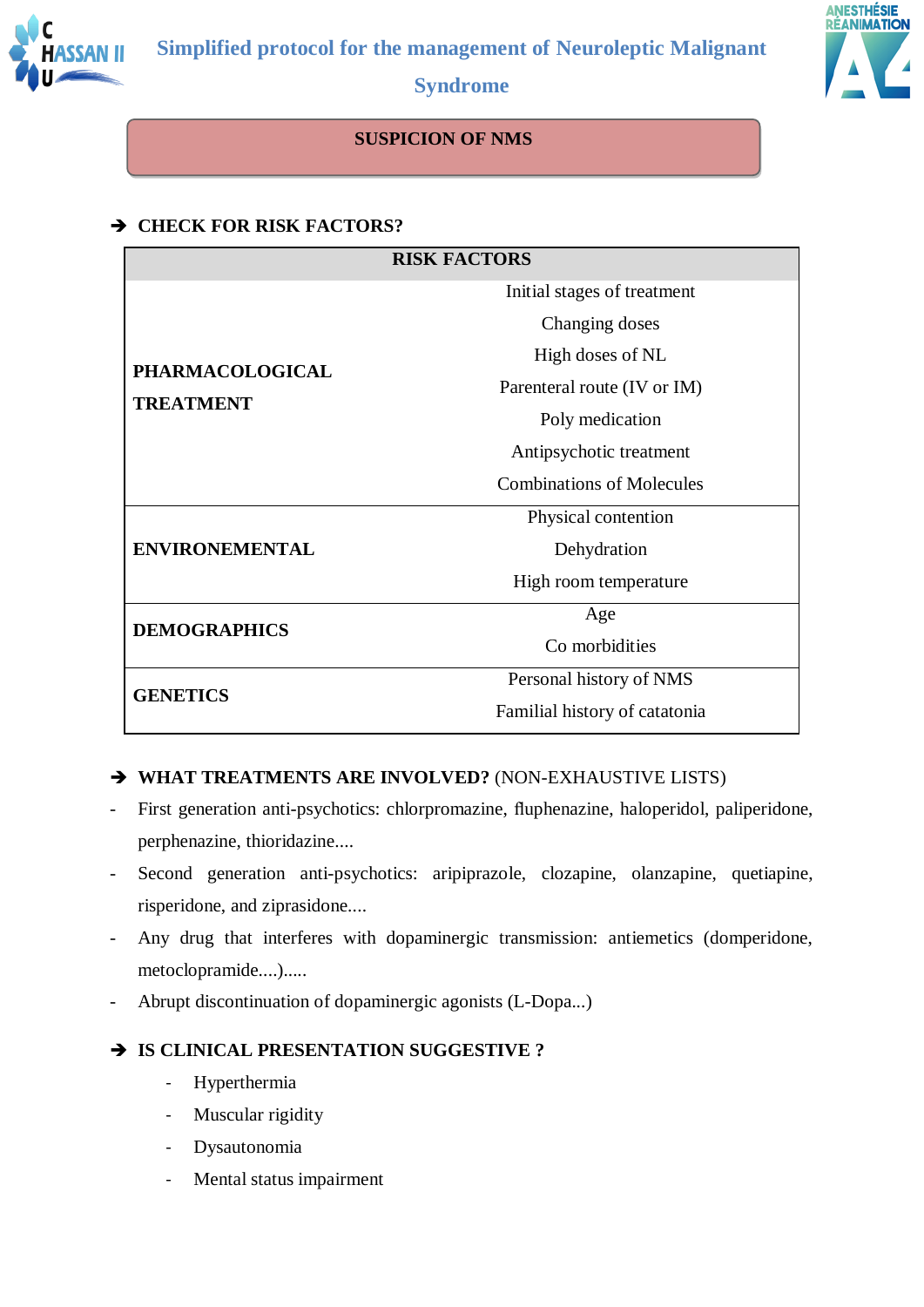





#### **INITIAL MANAGEMENT BEFORE TRANSFER TO ICU/EMERGENCY SETTING**

#### $\rightarrow$  **MANGEMENT OF SUSPECTED TREATMENT**

- $\checkmark$  Immediate discontinuation of psychotropic drugs or any medication at risk.
- $\checkmark$  Restart dopaminergic agonists if abruptly stopped.

#### **VITALS ASSESSMENT following to ABCDE procedures:**

|                                           | Airway liberation and protection       |  |  |
|-------------------------------------------|----------------------------------------|--|--|
| <b>A</b> - Airway with C-spine protection | Respect of the head-neck-trunk axis    |  |  |
| <b>B</b> Breathing                        | Respiratory support                    |  |  |
| <b>C</b> - Circulation                    | Hemodynamic support                    |  |  |
| <b>D</b> - Disability                     | Neurologic Function                    |  |  |
|                                           | Glycemia, cooling, overall assessment, |  |  |
| <b>E</b> - Exposure, Environment          | trauma?                                |  |  |

#### **INITIAL CONDITIONING AND MANAGEMENT**

- $\checkmark$  Half-seated or lateral safety position depending on the situation.
- Guedel cannula, oxygen therapy on mask,  $\pm$  naso-gastric tube.
- $\checkmark$  Peripheral venous catheter 18 or 16 G.
- $\checkmark$  Saline 0.9% 500 ml.

## **REGULATED TRANSFER (Through Emergency Call Service) to a specialized facility with written records of:**

- $\checkmark$  Patient identification
- $\checkmark$  Co-morbidities
- $\checkmark$  Treatments (Molecules, doses, routes of administration, duration)
- $\checkmark$  Time of suspected treatment discontinuation and initial management
- $\checkmark$  Family Contact
- $\checkmark$  Contact details of the attending psychiatrist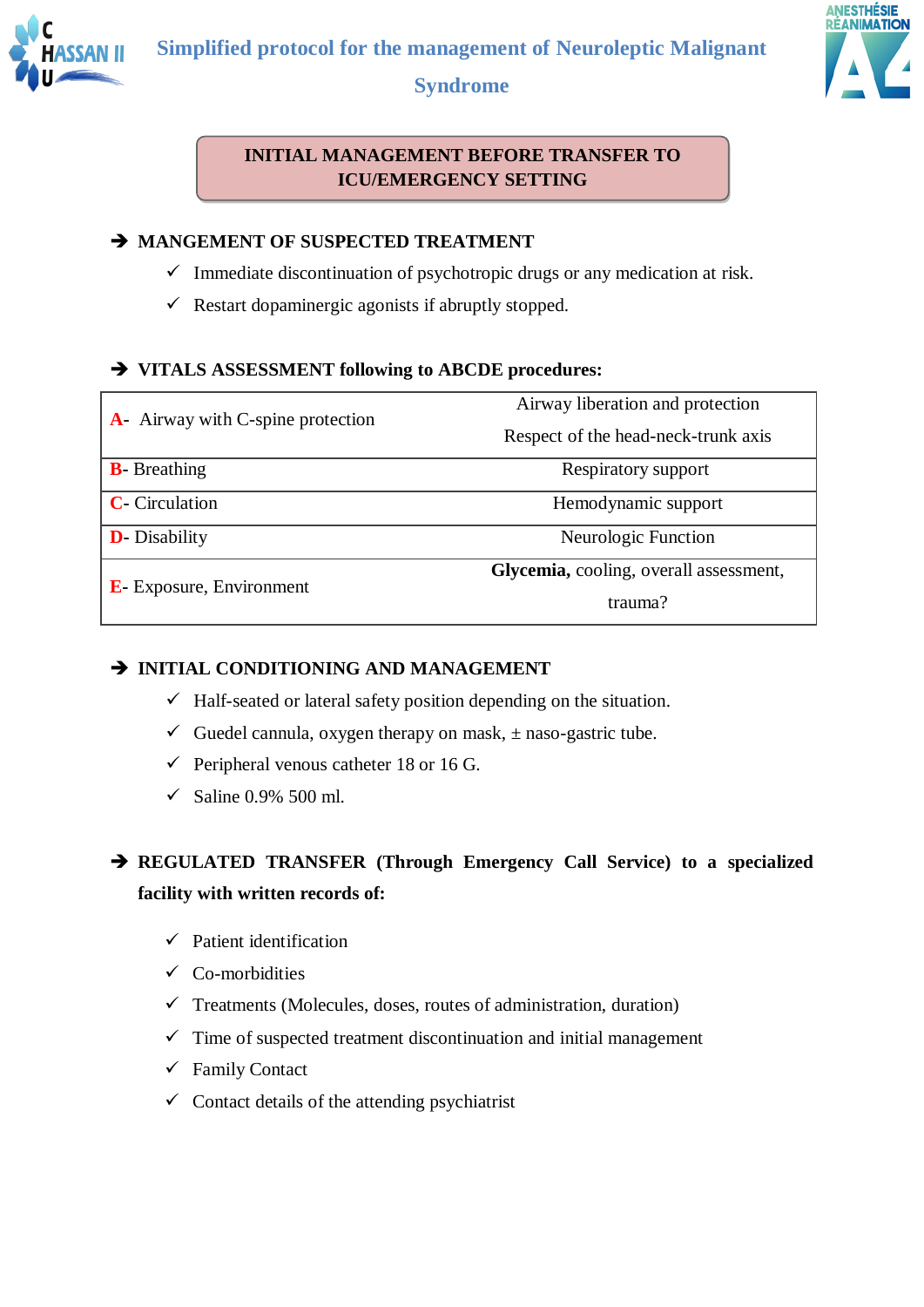

# **NMS DIAGNOSIS CONFIRMATION**



#### **1. CHECK DMS-5 DIAGNOSTIC CRITERIA FOR NMS**

 **Exposure to a dopaminergic antagonist, or dopaminergic agonist withdrawal, within the last 72 hours;** 

#### **A suggestive symptomatology (No specific criteria)**

- $\checkmark$  Hyperthermia > 38°C at least twice;
- $\checkmark$  Muscular rigidity, « lead-pipe » rigidity in generalized presentations;
- $\checkmark$  Mental status alteration : delirium or altered consciousness ranging from stupor to coma ;
- $\checkmark$  Creatine phosphokinases (CPK) elevation, at least 4 times normal;
- $\checkmark$  Autonomic dysfunction (lability and hypermetabolism) :
- Tachycardia, at least 25% over the baseline value;
- Diaphoresis ;
- Increasing systolic or diastolic blood pressure by at least 25% from baseline or blood pressure fluctuation (by at least 20 mm Hg for diastolic or 25 mm Hg for systolic in the last 24 hours);
- Increase in respiratory rate of at least 50% over baseline value;
- Urinary incontinence …..

**Negative examination for infectious, toxic, metabolic and neurologic causes.**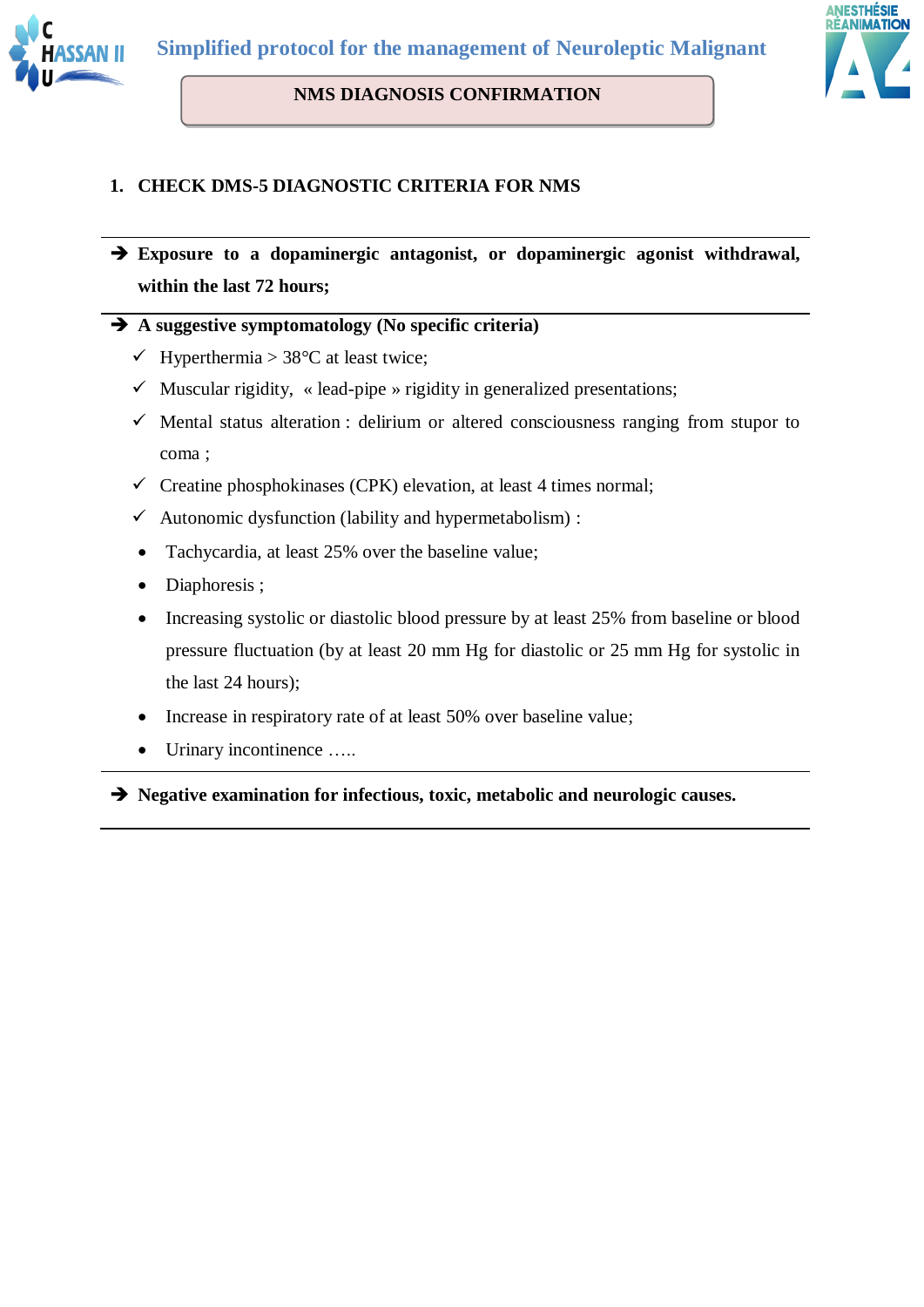



#### **2. REQUEST TESTS FOR POSITIVE, DIFFERENTIAL AND COMPLICATION DIAGNOSIS? (**According to context**)**

| To request                                                                                           | Why ?                                                            |
|------------------------------------------------------------------------------------------------------|------------------------------------------------------------------|
| <b>Blood</b> glucose                                                                                 |                                                                  |
| Infection check-up<br>Blood count, C-reactive protein, blood                                         |                                                                  |
| cultures, urine and cerebrospinal fluid<br>analysis                                                  | To exclude infection                                             |
| Toxicological testing<br>$=$ Blood and urine screening                                               | To exclude acute poisoning                                       |
| Radiological assessment                                                                              | To exclude a neurological cause (infection, trauma,              |
| Brain CT scan $\pm$ MRI                                                                              | vascular, tumor)                                                 |
| CPK and CPK-MB<br>Myoglobinemia et myoglobinuria                                                     | To support NMS diagnosis                                         |
| Urea, creatinine                                                                                     | Check for kidney failure                                         |
| Blood electrolytes : Ca, Na, K, Mg, Ph                                                               | Check for electrolyte disorders                                  |
| Arterial blood gas : pH, HCO3,<br>paCO2, BE, paO2<br>Lactates                                        | Check for respiratory failure and/or metabolic<br>acidosis       |
| Liver tests $+$ Hemostasis :<br>Prothrombin, INR, TCA, Platelets,<br>AST, ALT, Factor V, Albuminemia | Check for liver failure and disseminated vascular<br>coagulation |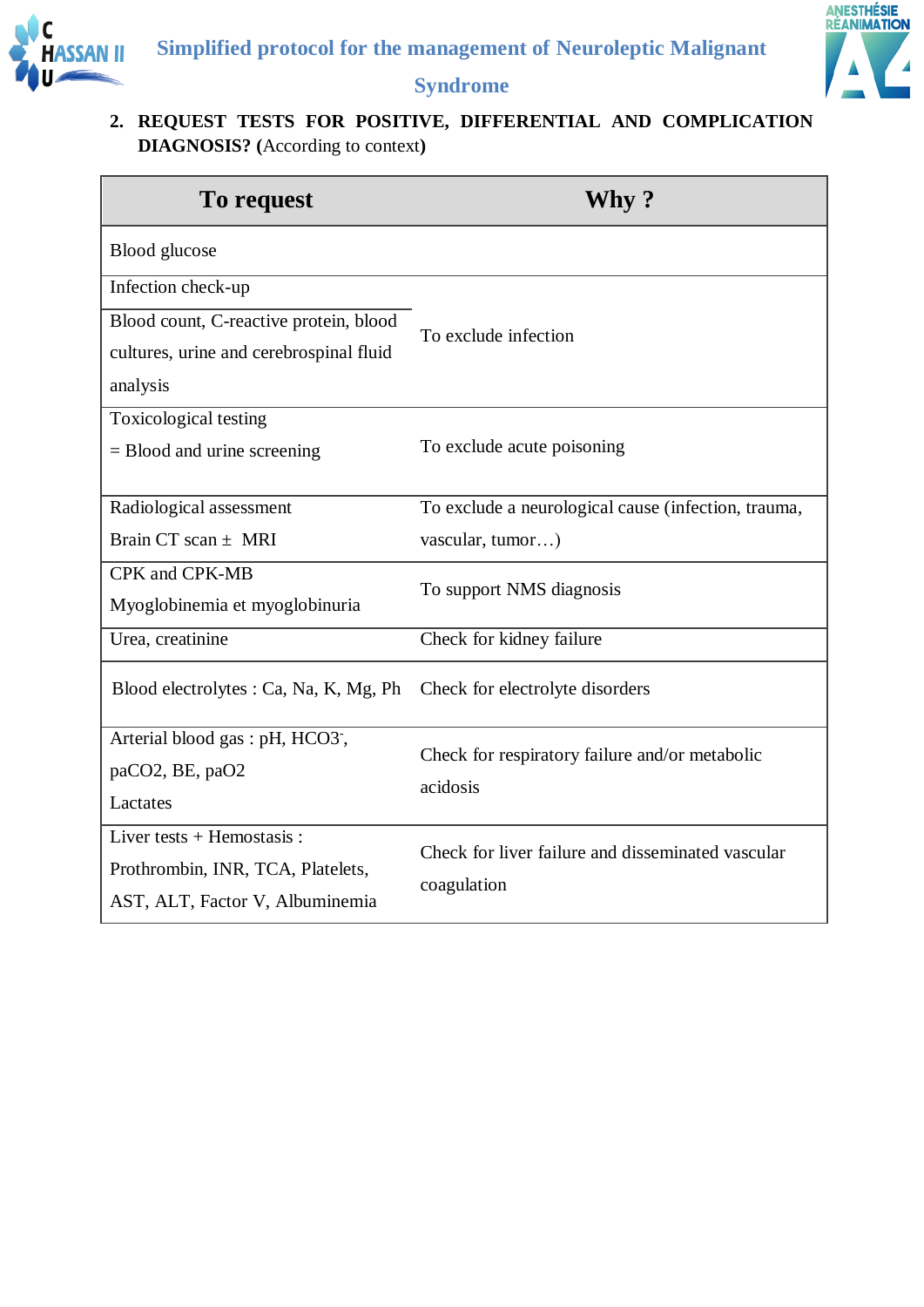

# ANESTHÉSIE<br>RÉANIMATION

## **Syndrome**

**SEVERITY ASSESSMENT OF NMS (Should be dynamic)**

#### **A. IN PSYCHIATRY AND/OR EMERGENCY SETTINGS**

#### **QUICK-SOFA**

| Systolic Blood Pressure $\leq 100$ mmHg | 1 point |
|-----------------------------------------|---------|
| Respiratory Rate $\geq$ 22 breaths/min  | 1 point |
| Glasgow Coma Scale $\leq 14$            | 1 point |

#### $\rightarrow$  **ACCORDING TO NMS STAGES OF SEVERITY**

| Severity stages              | Clinical presentation                       |
|------------------------------|---------------------------------------------|
| I: Drug-induced Parkinsonism | Rigidity, tremor                            |
| II : Drug-induced Catatonia  | Rigidity, mutism, stupor                    |
| III : Mild and early NMS     | Mild rigidity, catatonia or                 |
|                              | confusion, Temperature $\leq 38^{\circ}C$ , |
|                              | Heart Rate $\leq 100$ beats/min.            |
| <b>IV: Moderate NMS</b>      | Moderate rigidity, catatonia or             |
|                              | confusion.                                  |
|                              | Temperature $38 - 40^{\circ}$               |
|                              | Heart rate : $100 - 120$ batt/min           |
| V: Severe NMS                | Severe rigidity                             |
|                              | Catatonia or coma                           |
|                              | Temperature $\geq 40^{\circ}$ C             |
|                              | Heart rate $\geq 120$ batt/min              |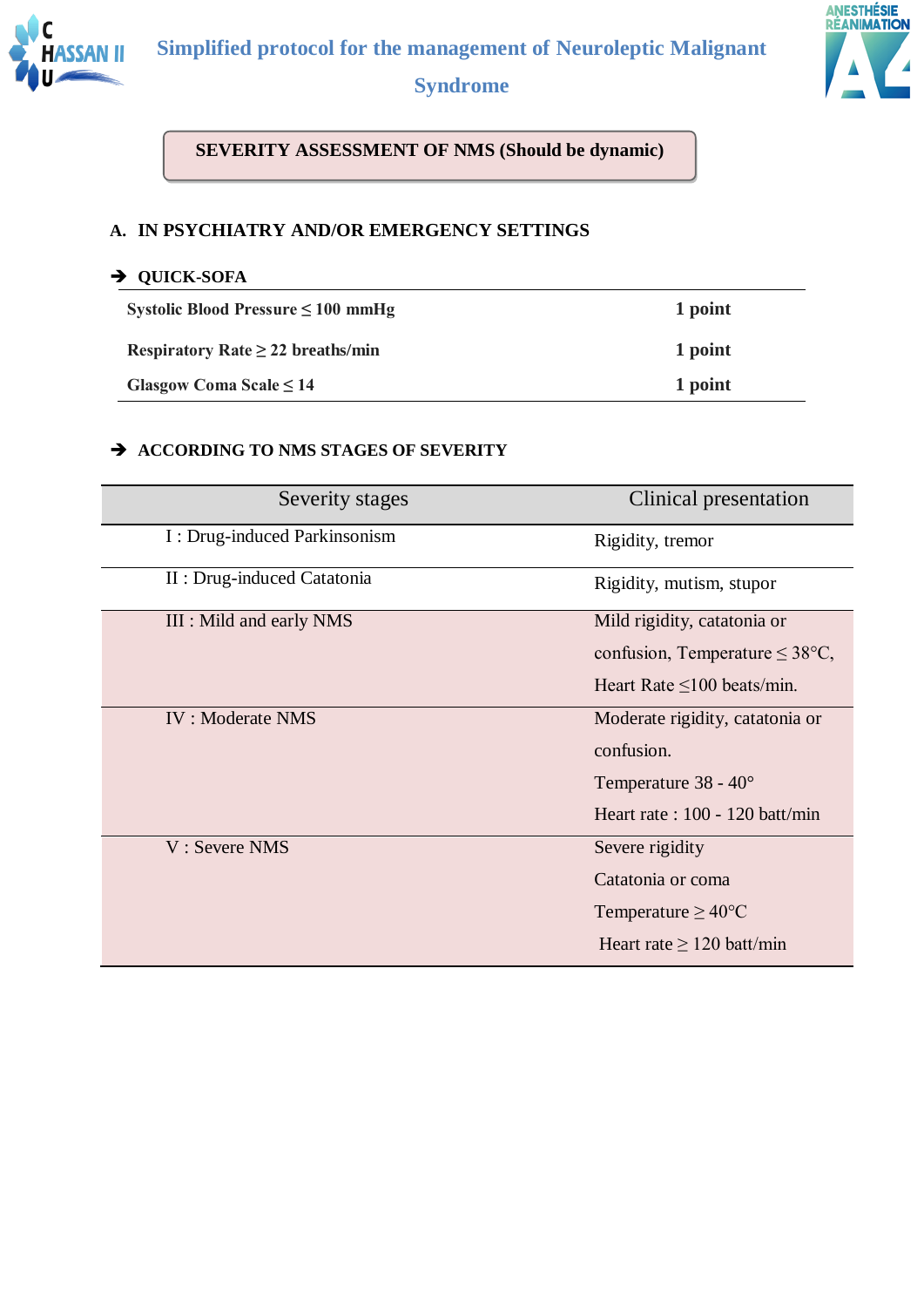



#### **B. IN ICU**

# $\rightarrow$  SOFA

| <b>SEQUENTIAL ORGAN FAILURE ASSESSMENT (SOFA) SCORE</b>                                  |                |            |                    |                   |                |
|------------------------------------------------------------------------------------------|----------------|------------|--------------------|-------------------|----------------|
| <b>Variables/Score</b>                                                                   | $\Omega$       |            | $\overline{2}$     | 3                 | $\overline{4}$ |
| $PaO2/FiO2$ (mmHg)                                                                       | >400           | $\leq 400$ | $\leq 300$         | $\leq 200$        | $\leq 100$     |
|                                                                                          |                |            |                    |                   |                |
| Platelets $(\times 10^3/\text{mm}^3)$                                                    | > 150          | $\leq 150$ | $\leq 100$         | $\leq 50$         | $\leq 20$      |
|                                                                                          |                |            |                    |                   |                |
| Bilirubin $(mg/l)$                                                                       | < 12           | $12 - 19$  | $20 - 59$          | $60 - 119$        | >120           |
| Cardiovascular                                                                           | N <sub>0</sub> | MAP < 70   | Dopa $\leq$ 5 or   | Dopa $>$ 5 or     | Dopa $> 15$ or |
| $(\mu g/kg/min)$                                                                         | hypotension    | mmHg       | Dobu (any<br>dose) | norepi $\leq 0,1$ | norepi > 0,1   |
| Glasgow Coma                                                                             | 15             | 13 - 14    | $10 - 12$          | $6 - 9$           | < 6            |
| Scale                                                                                    |                |            |                    |                   |                |
| Creatinine $(mg/l)$                                                                      | < 12           | $12 - 19$  | $20 - 34$          | $35 - 49$         | > 50           |
| or urine output                                                                          |                |            |                    | or $< 500$        | or $< 200$     |
|                                                                                          |                |            |                    | ml/day            | ml/day         |
| MAP : Mean Arterial Pressure, Dopa : Dopamine, Dobu: Dobutamine, Norepi : Norepinephrine |                |            |                    |                   |                |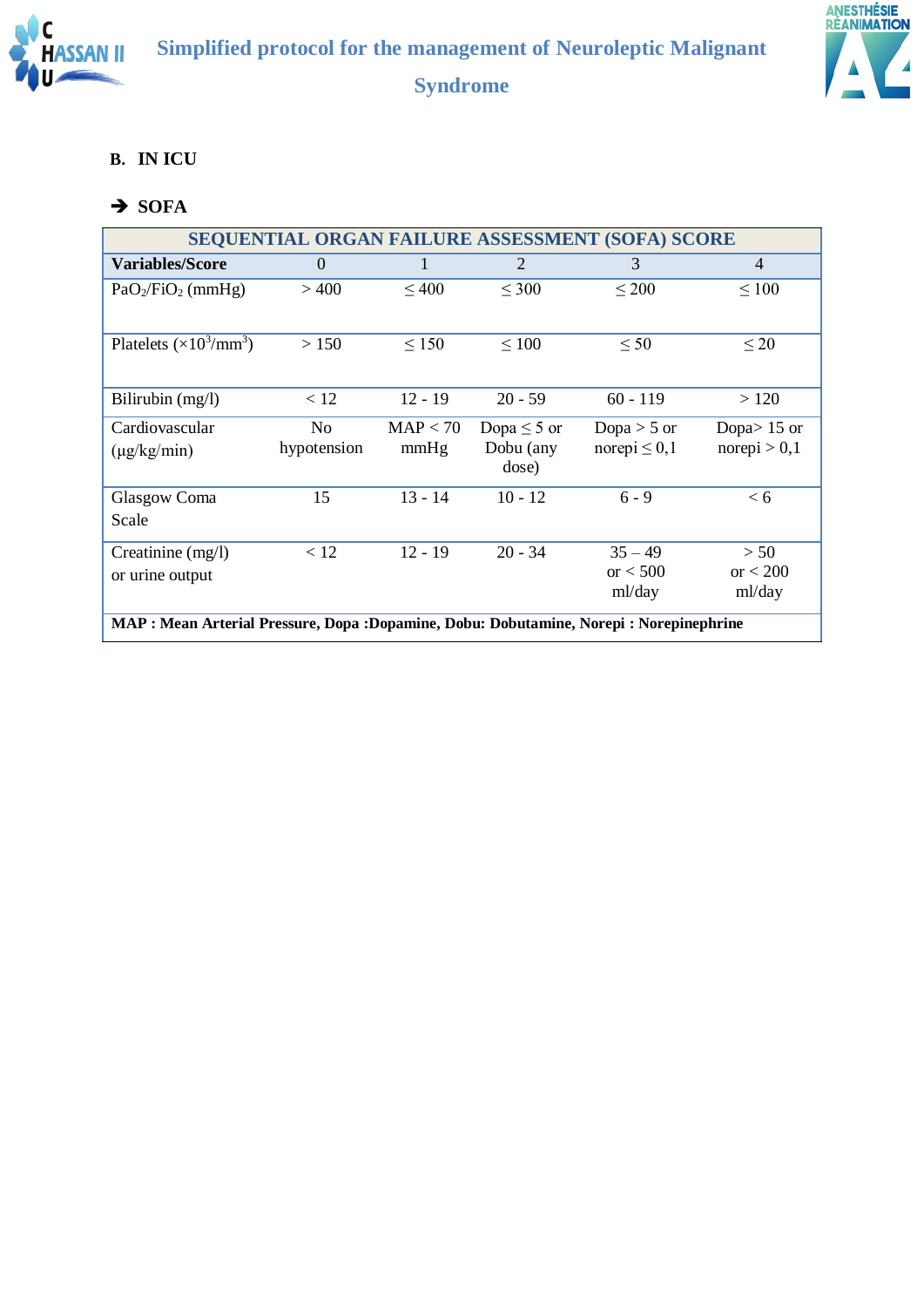



#### $\rightarrow$  **SACHDEV RATING SCALE**

|                                                           |                  |              |                |         |                |   |   |           | $\text{Date}:$    |
|-----------------------------------------------------------|------------------|--------------|----------------|---------|----------------|---|---|-----------|-------------------|
|                                                           |                  |              |                |         |                |   |   |           |                   |
| Time:                                                     |                  |              |                |         |                |   |   |           |                   |
| Evaluation performed: for the whole day / at a given time |                  |              |                |         |                |   |   |           |                   |
| Categories / Items                                        |                  |              |                | Rating* |                |   |   | Sub-total | Score<br>Category |
| <b>I/ Oral Temperature</b>                                | $\overline{0}$   | $\mathbf{1}$ | 2              | 3       | 4              | 5 | 6 |           |                   |
| <b>II/Extrapyramidal syndrome</b>                         |                  |              |                |         |                |   |   |           |                   |
| Rigidity                                                  | $\overline{0}$   | $\mathbf{1}$ | $\overline{2}$ | 3       |                |   |   |           |                   |
| Dysphagia                                                 | $\overline{0}$   | $\mathbf{1}$ |                |         |                |   |   |           |                   |
| Resting tremor                                            | $\overline{0}$   | $\mathbf{1}$ | $\overline{2}$ |         |                |   |   |           |                   |
| <b>III/ Dysautonomie</b>                                  |                  |              |                |         |                |   |   |           |                   |
| <b>Systolic Blood Pressure</b>                            | $\overline{0}$   | $\mathbf{1}$ |                |         |                |   |   |           |                   |
| <b>Diastolic Blood Pressure</b>                           | $\overline{0}$   | $\mathbf{1}$ |                |         |                |   |   |           |                   |
| Tachycardia                                               | $\overline{0}$   | $\mathbf{1}$ |                |         |                |   |   |           |                   |
| Hypersudation                                             | $\overline{0}$   | $\mathbf{1}$ |                |         |                |   |   |           |                   |
| Incontinence                                              | $\overline{0}$   | $\mathbf{1}$ |                |         |                |   |   |           |                   |
| Tachypnea                                                 | $\overline{0}$   | $\mathbf{1}$ |                |         |                |   |   |           |                   |
| <b>IV/Impairment of</b><br>consciousness                  | $\overline{0}$   | $\mathbf{1}$ | $\overline{2}$ | 3       | $\overline{4}$ | 5 | 6 |           |                   |
| V/Catatonia / movement disorder                           |                  |              |                |         |                |   |   |           |                   |
| Posture                                                   | $\overline{0}$   | $\mathbf{1}$ |                |         |                |   |   |           |                   |
| Poor speech                                               | $\overline{0}$   | $\mathbf{1}$ |                |         |                |   |   |           |                   |
| Mutism                                                    | $\boldsymbol{0}$ | $\mathbf{1}$ | $\overline{2}$ |         |                |   |   |           |                   |
| Choreiform movements                                      | $\overline{0}$   | $\mathbf{1}$ |                |         |                |   |   |           |                   |
| Dystonia                                                  | $\boldsymbol{0}$ | $\mathbf{1}$ |                |         |                |   |   |           |                   |
| <b>VI/Laboratory tests</b>                                |                  |              |                |         |                |   |   |           |                   |
| <b>CPK</b> Levels                                         | $\boldsymbol{0}$ | $\mathbf{1}$ | $\overline{2}$ | 3       | $\overline{4}$ |   |   |           |                   |
| WBC count                                                 | $\boldsymbol{0}$ | $\mathbf{1}$ | $\overline{2}$ |         |                |   |   |           |                   |
|                                                           |                  | <b>Total</b> |                |         |                |   |   |           | /36               |

**A total score > 8 and score ≥ 2 in 3 categories supports diagnosis**

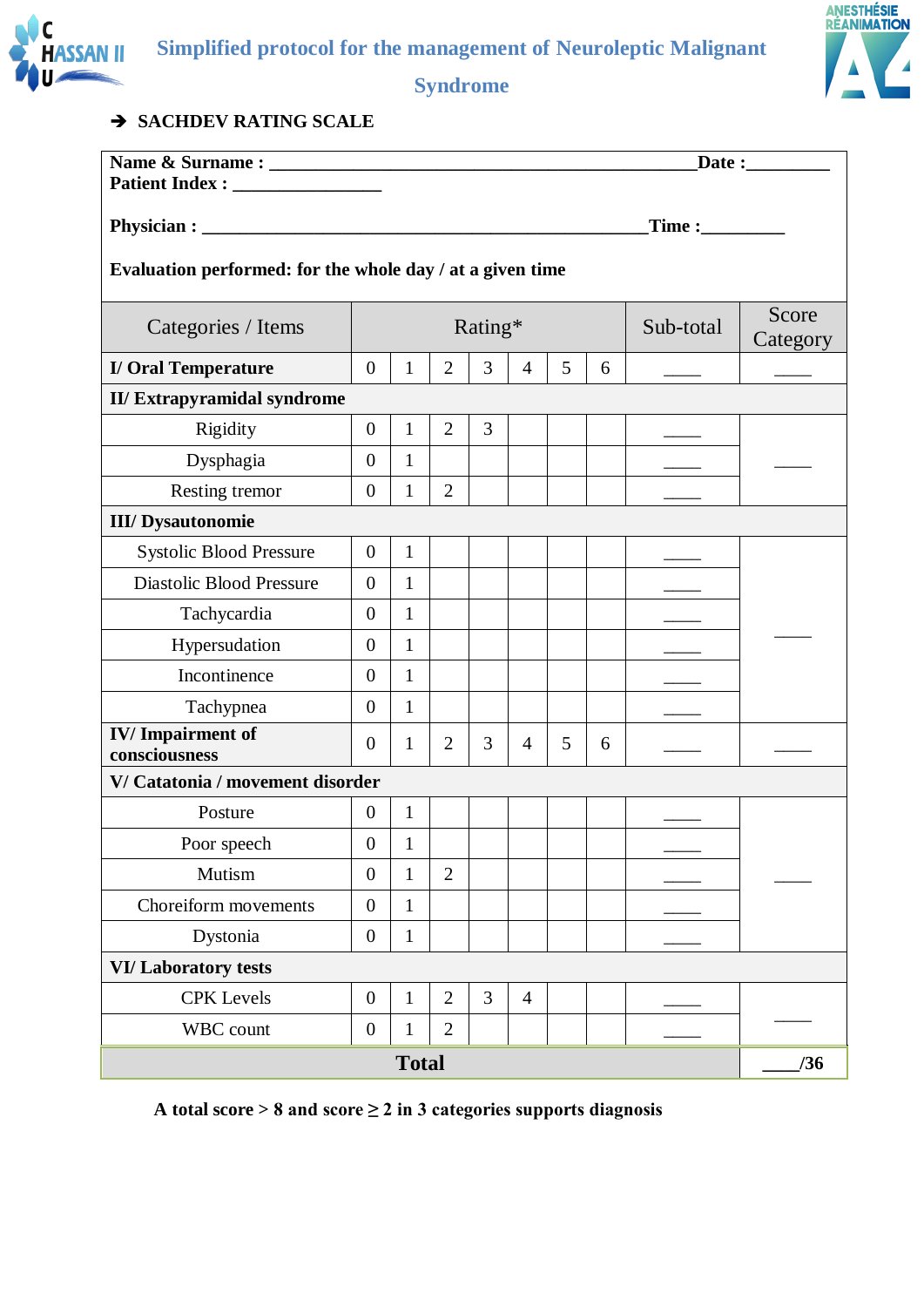

# **Sachdev Scale Rating System**

#### **Category I: Oral Temperature**

Highest temperature over 24 hours: 0 (< 37°C); 1 (37.0 - 37.4°C); 2 (37.5 - 37.9°C); 3 (38 - 38.9°C); 4 (39 - 39.9°C); 5 (40 - 41.9°C); and 6 ( $\geq$  42°C).

#### **Category II: Extrapyramidal Syndrome**

- **Rigidity** assessed at the flexor muscles of the wrist and elbow and at passive rotation of the neck:
	- $-$  0 : absent
	- 1: light (Tight jaw)
	- 2: moderate without limitation of passive movement
	- 3: severe with limitation of passive movement
- **Dysphagia :**
	- $-$  0 : absent
	- 1 : present (or indirect sign: hyper salivation)
- **Resting tremor** : assessed in a subject seated with the arms resting on the chair arms or on the knees:
	- $-$  0 : No tremor
	- 1 : Intermittent and/or unilateral tremor
	- 2 : Predominant bilateral tremors at rest

#### **Catégorie III : Dysautonomia**

Item Absent 0 or Present 1, at any time within 24 hours.

**Systolic Blood Pressure Increase** = 30 mm above baseline or = 150 mm if baseline reference not available.

**Diastolic Blood Pressure Increase** = 20 mm above baseline or = 100 mm if baseline reference not available.

**Tachycardia**: Heart rate  $= 30$  beats/min above baseline, or  $= 100$  if baseline not available.

**Hypersudation**: Excessive transpiration not related to room temperature or other etiology.

**Incontinence**: Fecal or urinary incontinence not related to altered consciousness or catatonic state.

**Tachypnea**: respiration rate =  $15 / \text{min}$  above baseline or =  $40 / \text{min}$  if baseline reference not available.

#### **Category IV : Impairment of consciousness**

- 0 : If no altered consciousness or alteration due to any other cause

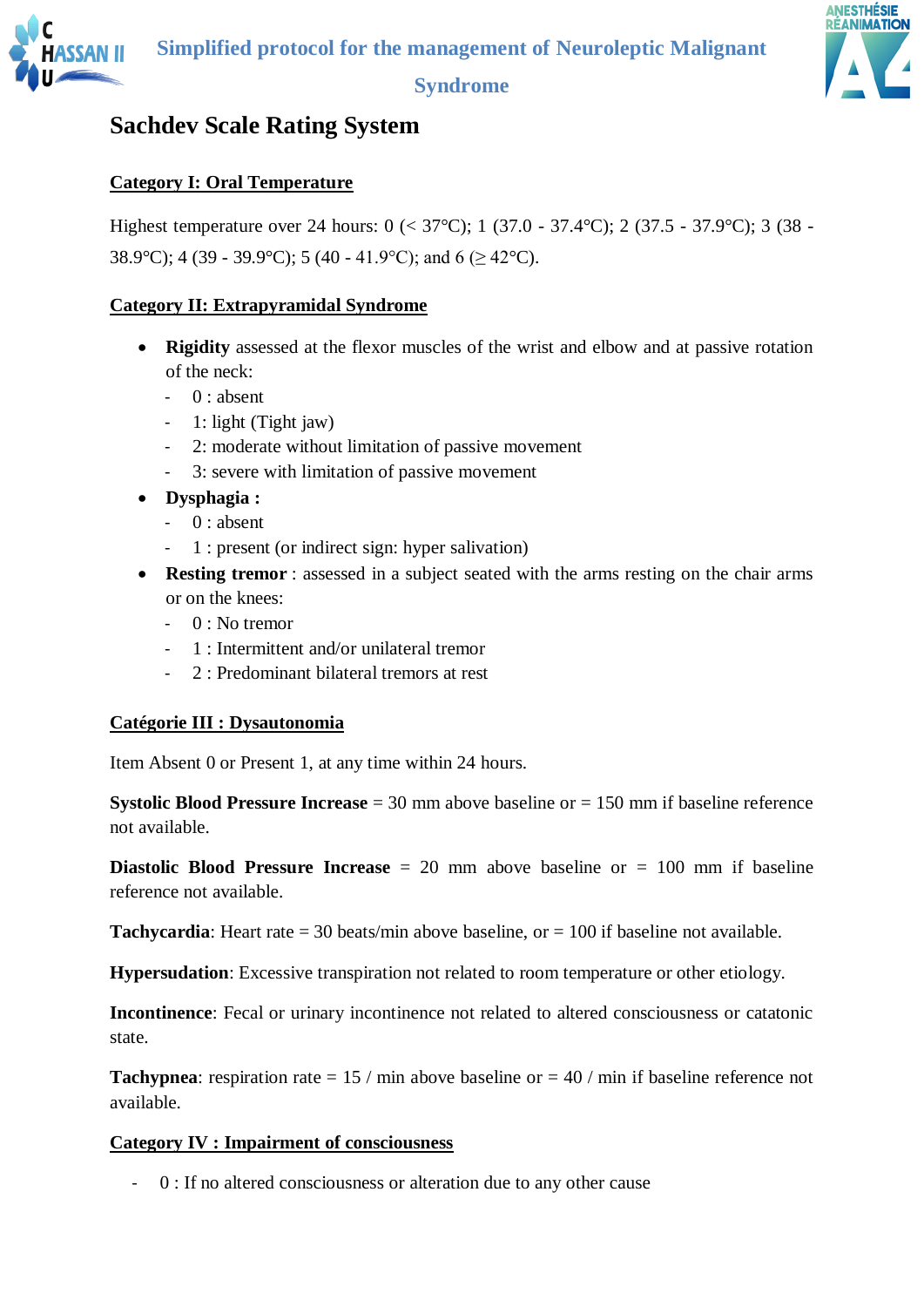



- 1 : Obvious perplexity but patient completely oriented
- 2 : Mild disorientation in time or space
- 3 : Fluctuating level of consciousness with periods of normality
- 4 : Prolonged delirium clinically evident or abnormal EEG
- 5 : Stuporous patient responding to painful stimuli
- $-6$ : Comatose patient, totally non-responsive  $\rightarrow$  GCS

#### **Category V : Catatonia / movement disorder**

- 0 : Absent or present before use of the suspected agent
- 1 : Present

**Posture** = unexplained maintenance of an abnormal posture for an extended period of time.

**Poor speech** = reduction of spontaneous speech and response to questions.

**Mutism** = unexplained lack of intermittent :1 or continuous speech: 2.

Patients may develop **choreiform movements** or **dystonia** such as retrocollis, opisthotonus, trismus or oculogyric seizures.

#### **Category VI : Laboratory tests**

**CPK** Levels (UI/l):

- $0 : < 200$
- 1 : 200-400 (0 if intramuscular injection within the previous 24 hours)
- 2 : 400-200 (1 if intramuscular injection within the previous 24 hours)
- $-3:1000-10000$
- $-4:10000$

#### **WBC count** :

- $0 : < 15000$
- 1 : 15000- 30000
- $-2$  :  $> 30000$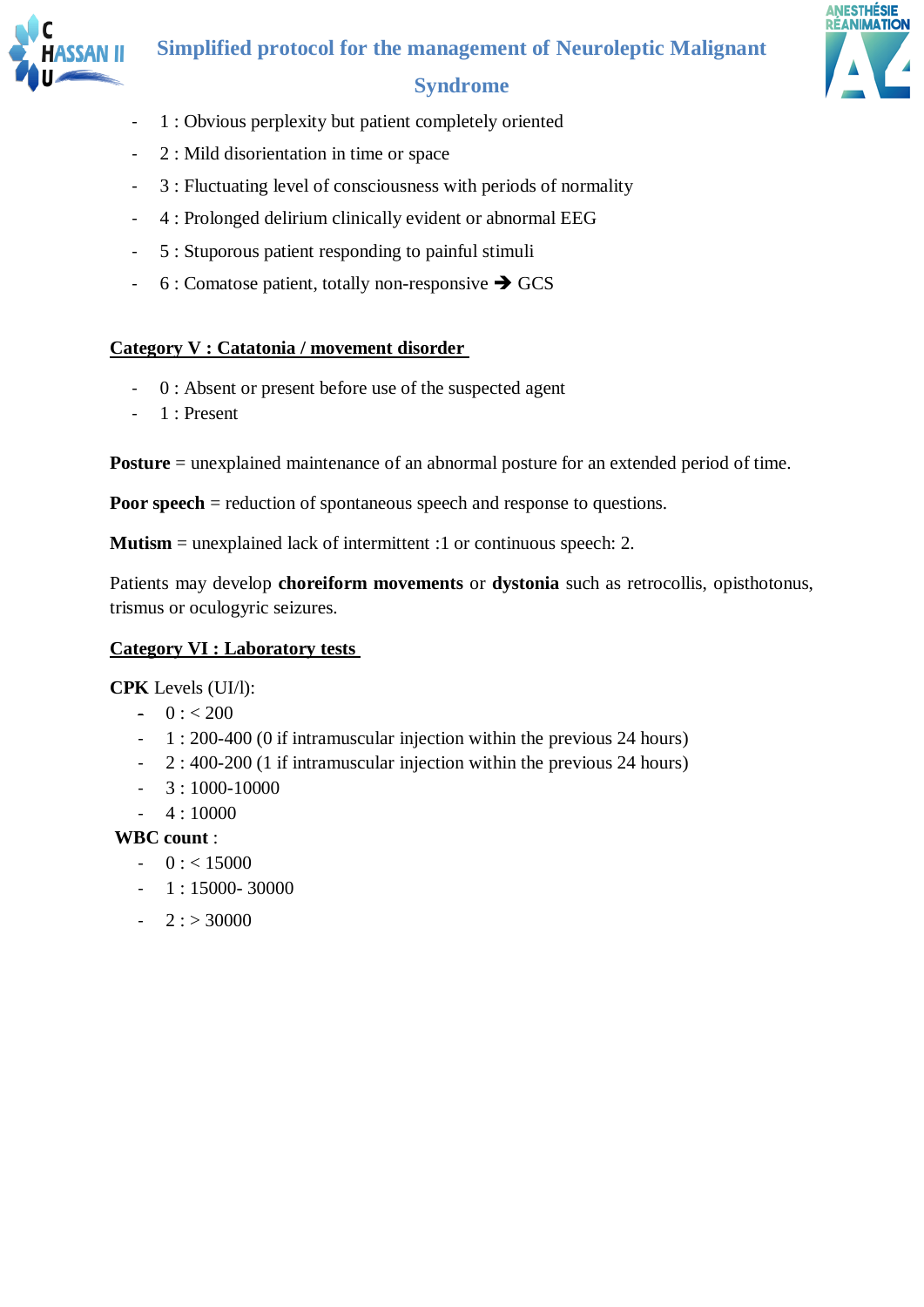



|                                                                            | <b>SUPPORTIVE THERAPIES</b>                                                                                                                                                                                                                                                                                                                                                                                                                                                                                                                                                                                                                                        |
|----------------------------------------------------------------------------|--------------------------------------------------------------------------------------------------------------------------------------------------------------------------------------------------------------------------------------------------------------------------------------------------------------------------------------------------------------------------------------------------------------------------------------------------------------------------------------------------------------------------------------------------------------------------------------------------------------------------------------------------------------------|
| <b>CONDITIONING</b><br><b>AND</b><br><b>MONITORING</b>                     | Half-seated position, head at 45°.<br>٠<br>Standard monitoring: heart rate and rhythm, blood pressure,<br>ш<br>oxygen saturation, temperature, urinary output.<br>2 peripheral venous lines $18 - 16$ Gauge $\pm$ central venous<br>line.<br>Biology: blood count + platelets, liver function, kidney<br>function, haemostasis, electrolytes (kalaemia, calcaemia,<br>phosphatemia, magnesia), glycaemia, C-Reactive protein,<br>arterial blood gases, lactates, urinary pH, procalcitonin.<br>Nasogastric tube if: swallowing disorder, hyper-salivation,<br>consciousness alteration.<br>Standard chest x-ray.<br>Cristalloids: Saline 0.9%, Lactate Ringer<br>ш |
| <b>FLUID</b><br><b>RESCUCITATION</b><br><b>AND</b><br><b>RENAL SUPPORT</b> | 3 to 6 liters $/$ 24 hours or more + monitoring<br>ш<br>Renal objectives: Urinary output 2 - 3 ml/kg/h and urinary<br>ш<br>$pH > 6.5$ .<br>STOP Vascular filling if oliguria and optimized volemia<br>because of risk of overload.<br><b>AVOID NEPHROTOXICS</b><br><b>Colloids PROSCRIBED</b><br>Bicarbonates on a case-by-case basis<br><b>Dialysis</b><br>ш                                                                                                                                                                                                                                                                                                      |
| <b>COOLING</b><br><b>RESPIRATORY</b><br><b>SUPPORT</b>                     | Ambient temperature around 23° C.<br>٠<br>Cooling blankets and ice blocks.<br>Chest position elevated at 45° from bed level.<br>ш<br>Oxygen therapy.<br>Respiratory kinesitherapy: postural measures,<br>incentive<br>spirometry and drainage of bronchial secretions.<br>Tracheal intubation and mechanical ventilation.                                                                                                                                                                                                                                                                                                                                          |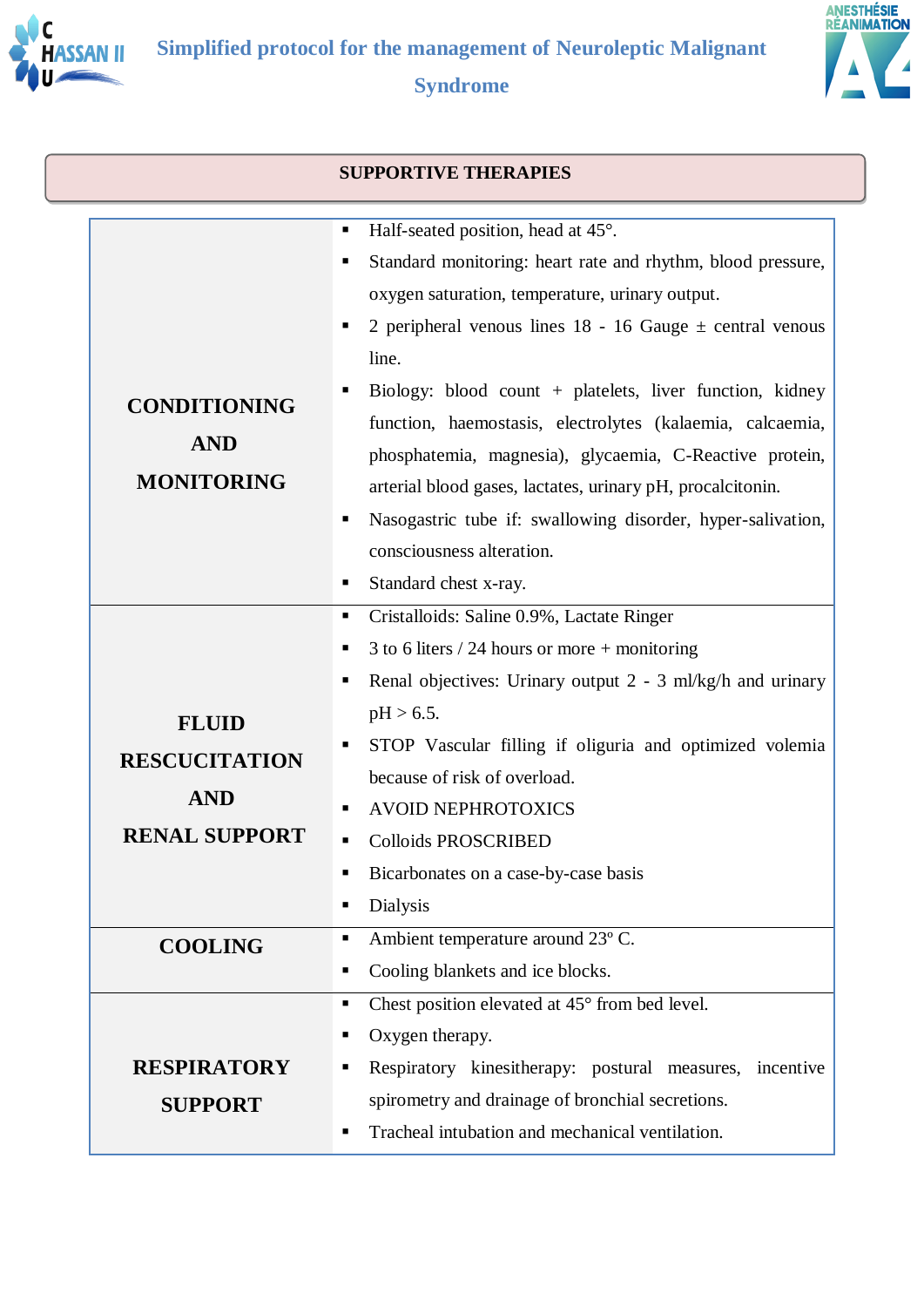



# **ANESTHÉSIE<br>RÉANI<u>MATION</u>** Á

| <b>AGITATION CONTROL</b>                                                           | Avoid restraint as much as possible.<br>п                                                                                                                                                                                                                                                                                                                                                                                 |
|------------------------------------------------------------------------------------|---------------------------------------------------------------------------------------------------------------------------------------------------------------------------------------------------------------------------------------------------------------------------------------------------------------------------------------------------------------------------------------------------------------------------|
|                                                                                    | Benzodiazepines (lorazepam or midazolam): 1-2<br>٠<br>mg                                                                                                                                                                                                                                                                                                                                                                  |
|                                                                                    | intravenously every 4-6 hours; Maximum 8 mg / day.                                                                                                                                                                                                                                                                                                                                                                        |
| <b>ANTIARRHYTHMIC</b><br><b>AND</b><br><b>ANTIHYPERTENSIVE</b><br><b>TREATMENT</b> | Correction of hydroelectrolytic disorders<br>Anti arrhythmia therapies<br>п<br>Calcium Inhibitors (Do not combine with Dantrolene)<br>Stress Ulcer prevention.<br>$\blacksquare$                                                                                                                                                                                                                                          |
| <b>PREVENTION OF</b><br><b>COMPLICATIONS</b><br><b>RELATED TO ICU STAY</b>         | Pharmacologic<br>thromboembolic<br>and/or<br>mechanic<br>٠<br>prophylaxis.<br>Prevention of decubitus complications: Regular position<br>changes; anti-bedsore mattress; motor kinesitherapy and<br>early mobilization.<br>Prevention of metabolic complications : Energy intake based<br>on 5% glucose serum with electrolytes + Nutritional<br>management: enteral (oral or by naso-gastric tube) and/or<br>parenteral. |
| <b>SPECIFIC THERAPIES</b>                                                          | Bromocriptine 2.5 - 5 mg every 8 hours (Oral or nasogastric<br>٠<br>tube), or Amantadine: 100 mg/8h (Oral or nasogastric tube)<br>Dantrolene: 1 mg/kg every 4 - 6 hours intravenously for 48<br>hours (Maximum 10mg/kg/day).<br>Electroconvulsivotherapy as seconf line therapy.                                                                                                                                          |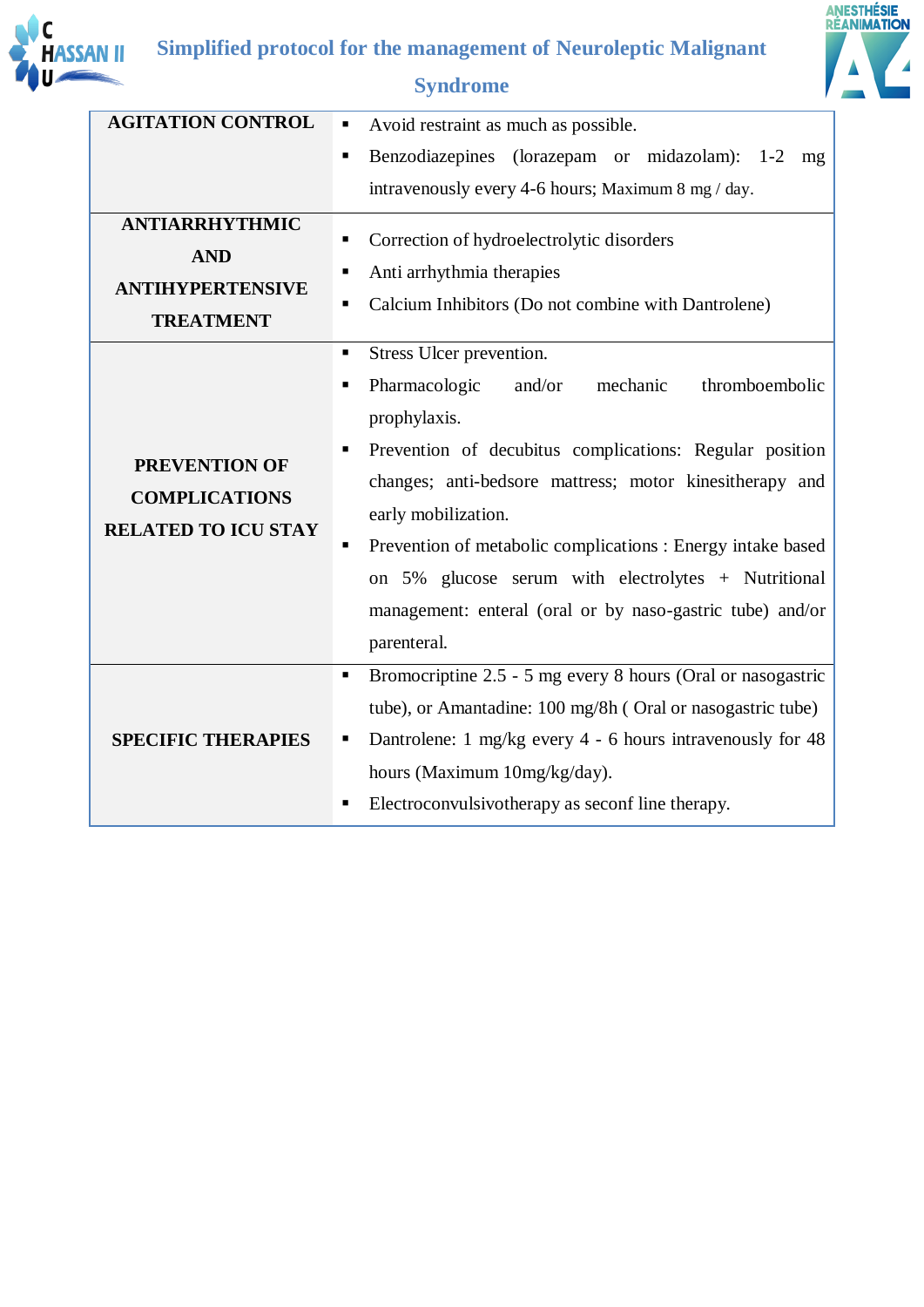



#### **SPECIFIC THERAPY ACCORDING TO SEVRITY**

| <b>Severity</b>                    | <b>Therapies</b>                                                                                                                                                                                                                                                                                                                                 |  |  |
|------------------------------------|--------------------------------------------------------------------------------------------------------------------------------------------------------------------------------------------------------------------------------------------------------------------------------------------------------------------------------------------------|--|--|
| I : Drug-induced<br>parkinsonism   | Reduce doses or change the psychotropic drug                                                                                                                                                                                                                                                                                                     |  |  |
| <b>II</b> : Drug-induced catatonia | Psychotropic discontinuation, reduction or change<br>Lorazepam (Maximum 8 mg / day)                                                                                                                                                                                                                                                              |  |  |
| <b>III</b> : Mild and early NMS    | Psychotropic discontinuation<br>Lorazepam: $1-2$ mg/ 4-6 h and Maximum 8 mg / day                                                                                                                                                                                                                                                                |  |  |
| <b>IV: Moderate NMS</b>            | Psychotropic discontinuation<br><b>Intensive Care Unit</b><br>Lorazepam: $1-2$ mg/ 4-6 h and Maximum 8 mg/day<br>Bromocriptine 2.5 - 5 mg every 8 hours (Oral or NG tube) if<br>available, or<br>Amantadine: 100 mg/8h (Oral or NG tube) if available<br>Electroconvulsive therapy (ECT) in $2nd$ line                                           |  |  |
| V: Severe NMS                      | Psychotropic discontinuation<br><b>Intensive Care Unit</b><br>Dantrolene IV: 1 mg/kg every 4 - 6 hours for 48 hours<br>(Maximum 10mg/kg/d) if available<br>Bromocriptine 2.5 - 5 mg every 8 hours (Oral or NG tube) if<br>available, or<br>Amantadine: 100 mg/8h (Oral or NG tube) if available<br>Electroconvulsive therapy (ECT) in $2nd$ line |  |  |

| <b>Requirements for</b> | п | • Preanaesthetic evaluation<br>Anesthetic technical platform set-up (Monitoring, Oxygen, guedel |
|-------------------------|---|-------------------------------------------------------------------------------------------------|
| <b>ECT</b>              |   | cannula )<br>Anesthesiologist-Operator communication<br>• Avoid Succinylcholine                 |